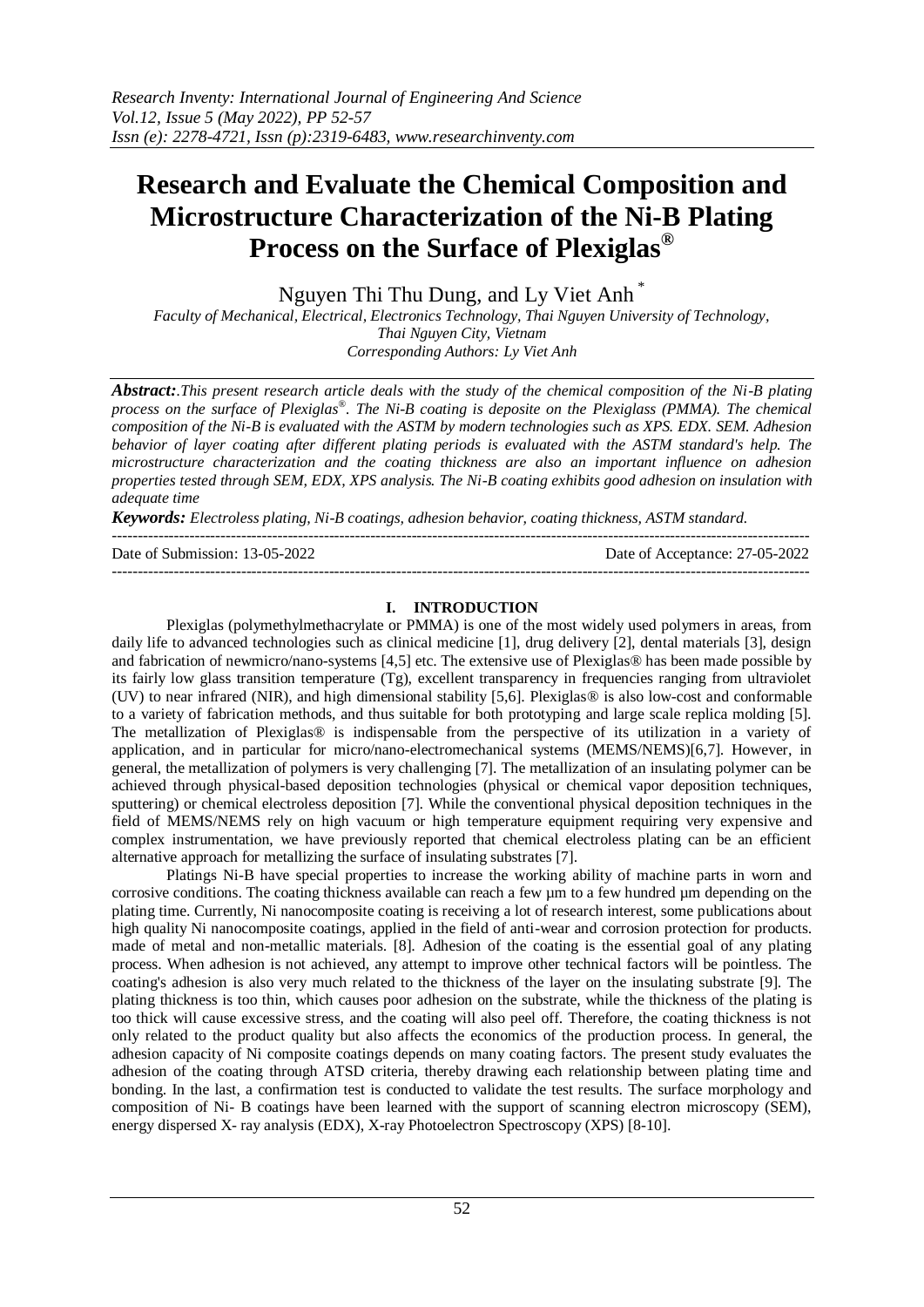# **II. EXPERIMENTAL PROCEDURE**

The experiment was done with circular samples (with a diameter of 15cm) made from a Plexiglas® (PMMA) sheet. A Wire EDM machine cut these samples. Besides, they were repeatedly cleaned with deionized water and isopropanol and then dried with nitrogen gas.

## **Surface pretreatment**

In this study, the Plexiglas® surfaces were pretreated by the following solution: 37% HCl solution; Hydrogen peroxide H<sub>2</sub>O<sub>2</sub> 50%; and distilled water at a ratio of 1: 1: 5 (this solution is called SC<sub>2</sub> solution). This process takes about 8-12 minutes. Dip the substrate submerged in the solution, adjusting the pH in the solution to approximately 1,0. The cleaning process is done at  $60^{\circ}$ C, then washed with distilled water, and then dried with nitrogen gas stream. As is well known, nitrogen is an inert gas. The nitrogen drying not only makes the surface cleaner, but also creates a tighter adhesion to the organic coating in the future.

## **Grafting of vinyl pyridine seed layer**

The grafting of vinyl pyridine seed layer process on Plexiglass is demonstrated in Fig. 1. According to the process, first 1.22 g of 4-nitrobenzenediazonium tetrafluoroborate (97%, Sigma Aldrich) was dissolved in 0.5 M HCl (Fisher), then 5.56 ml of 4-vinyl pyridine (97%, 0.975 g/ml, Sigma Aldrich) was put into the mixture. To adjust the volume of the solution until it reached 1000 ml, 0.5 M HCL was added, and thus, vinyl pyridine and iazonium cations had concentrations as 0.05 mol/l and 0.005 mol/l, respectively. The flask then received 250 ml of solution, and after that, 0.2 g of Fe powder (b10 m, Alfa Aesar). Special attention should be paid to adding Fe powder. If the iron powder content increases by a few percent, it can directly affect the coating quality.

The chemicals used for Ni – B composite plating are listed in Table 1.

| Clorua nikel ( $NiCl2.6H2O$ )           | $20 \frac{\mathrm{g}}{\mathrm{l}}$ |
|-----------------------------------------|------------------------------------|
| Hypophotphit natri ( $NaH_2PO_2.H_2O$ ) | 10-36 $g/l$                        |
| Natri axetat (CH <sub>3</sub> COONa)    | $10 \frac{\text{g}}{\text{l}}$     |
| Suxinic Acid $(C_4H_6O_4)$              | $10 \frac{\text{g}}{\text{l}}$     |
| Palladi Clorua PdCl <sub>2</sub>        | $0,05 \text{ g}/l$                 |

**Table 1.** The chemicals used for  $Ni - Al<sub>2</sub>O<sub>3</sub>$  composite plating



*Figure 1. Grafting of vinylpyridine seed layer on Plexiglass*

## **Scanning electron microscopy (SEM) and energy dispersive X-ray (EDX)**

Scanning electron microscopy and energy dispersive X-ray (EDX) machine (TESCAN, VEGA3) is used to observe the composite coating's surface morphology and thickness. The plating details are plated for 09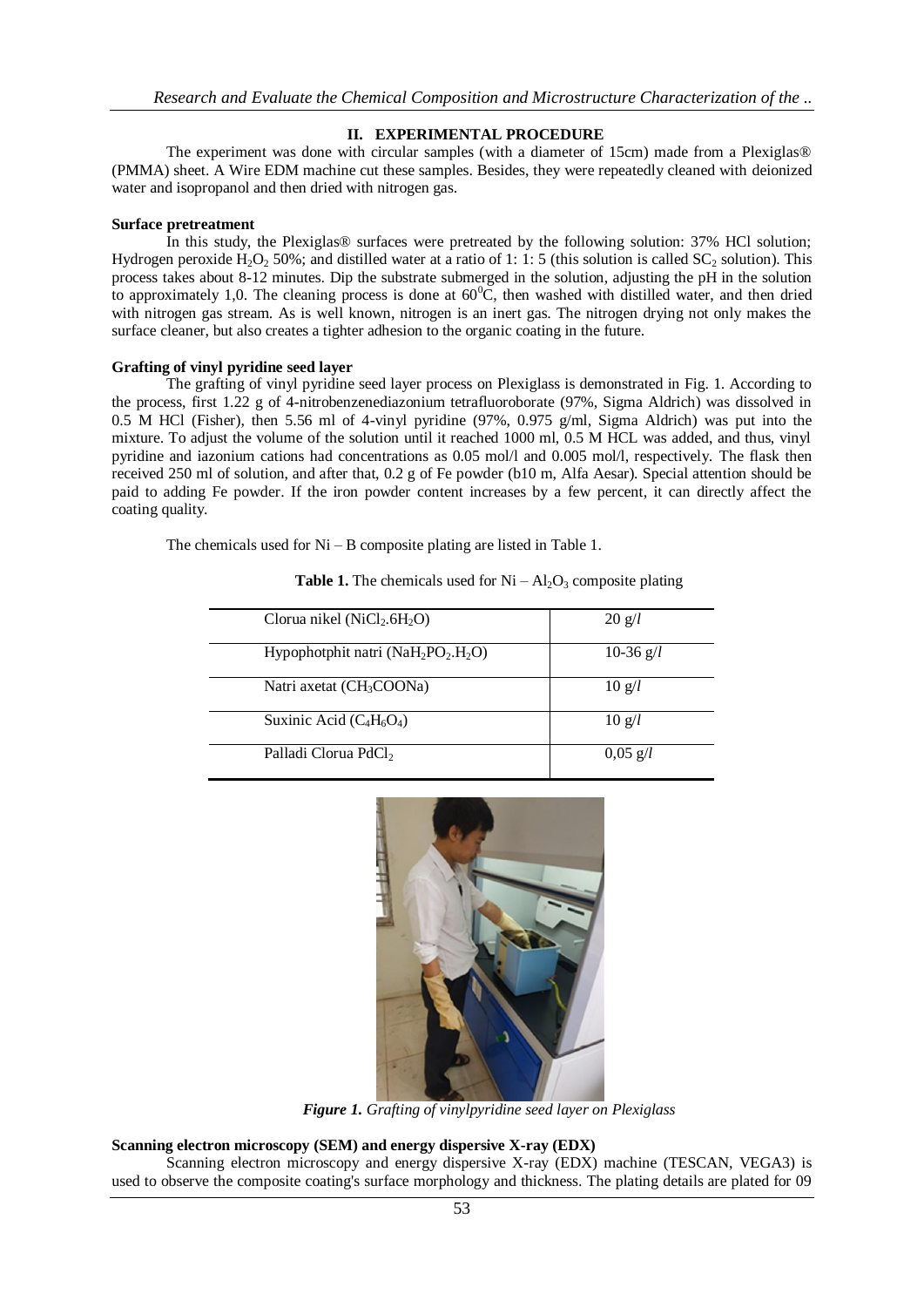minutes, 18 minutes, …, 27 minutes. After plating, the sample is washed in running water and then ultrasonically rinsed in distilled water for about 10 minutes. The details are then cut on a metal cutting machine, then grinded on a polishing machine, polished with 1 µm diamond, then impregnated and thickness determined on a Scanning electron microscopy and energy dispersive X-ray (EDX) machine (TESCAN, VEGA3). The chemical composition of the Ni-B is evaluated by modern technologies such as XPS (AXIS Supra, KRATOS – SHIMADZU). It should be noted that polishing has a huge impact on the EDX evaluation process. During the polishing with diamond grinding powder, it is necessary to avoid the diamond powder being too wet, leading to stickiness on the surface of the sample. To achieve this it is necessary to carefully add distilled water during the polishing stage.

## **Adhesion tape test**

The adhesion tape test was done based on the ASTM testing process. The test is expressed as follows: A set of  $10\times 10$  cross-hatched scratches, with an inter-scratch distance of 1 mm and cross scratches at ~90°, were made on the film in completely dried condition. A pressure-sensitive tape was applied over the grid, smoothened, and rubbed over to ensure good contact. In addition, the tape was removed by seizing the free end and pulling it off rapidly back upon itself at as close to an angle of 180° as possible after gluing for 90 s. The adhesion was evaluated according to the ASTM standard. Also, three tests were conducted to evaluate the adhesion.

## **III. RESULTS AND DISCUSSION**

The XPS survey spectrum of the pristine Plexiglas surface (Fig. 2, black) presents a typical behavior of PMMA with only two peaks, C 1s at 285 eV and O 1s at 531 eV. Thorough XPS characterization of the PMMA surface has already been reported elsewhere, and thus, is not repeated here. Here we will discuss the mechanism of functionalization of Plexiglas with vinylpyridine assisted through diazonium chemistry. According to the grafting procedure described in the experimental section, diazonium cations are reduced by Fe powder to generate 4-nitrophenyl radicals.

As anticipated, in addition to the C 1s and O 1s peaks, the XPS survey spectrumof themodified Plexiglas® also shows the presence of the N 1s peak (Fig. 21, red). The N 1s core level spectrumof the grafted layer on Plexiglas® (inset of Fig. 1) reveals a significant contribution fromN-containingmoieties present at 399.2 eV, which are mainly attributed to pyridine functionalities.



*Figure 2. XPS survey spectra of pristine Plexiglas® before (black) and after (red) functionalization through nitrophenyl-vinylpyridine organic layer with the inset showing high resolution N 1s spectrum of the functionalized Plexiglas.*

#### **Effect of the plating time on the chemical composition and coating thickness**

The plating composite samples (Ni-B) are plated in 09 minutes, 18 minutes, 27 minutes. After plating, the sample is rinsed in running water, then ultrasonic washed in distilled water for about 10 minutes, finally dried with a stream of nitrogen gas. To obtain a clear microscopic coating image, the coating sample is grinded on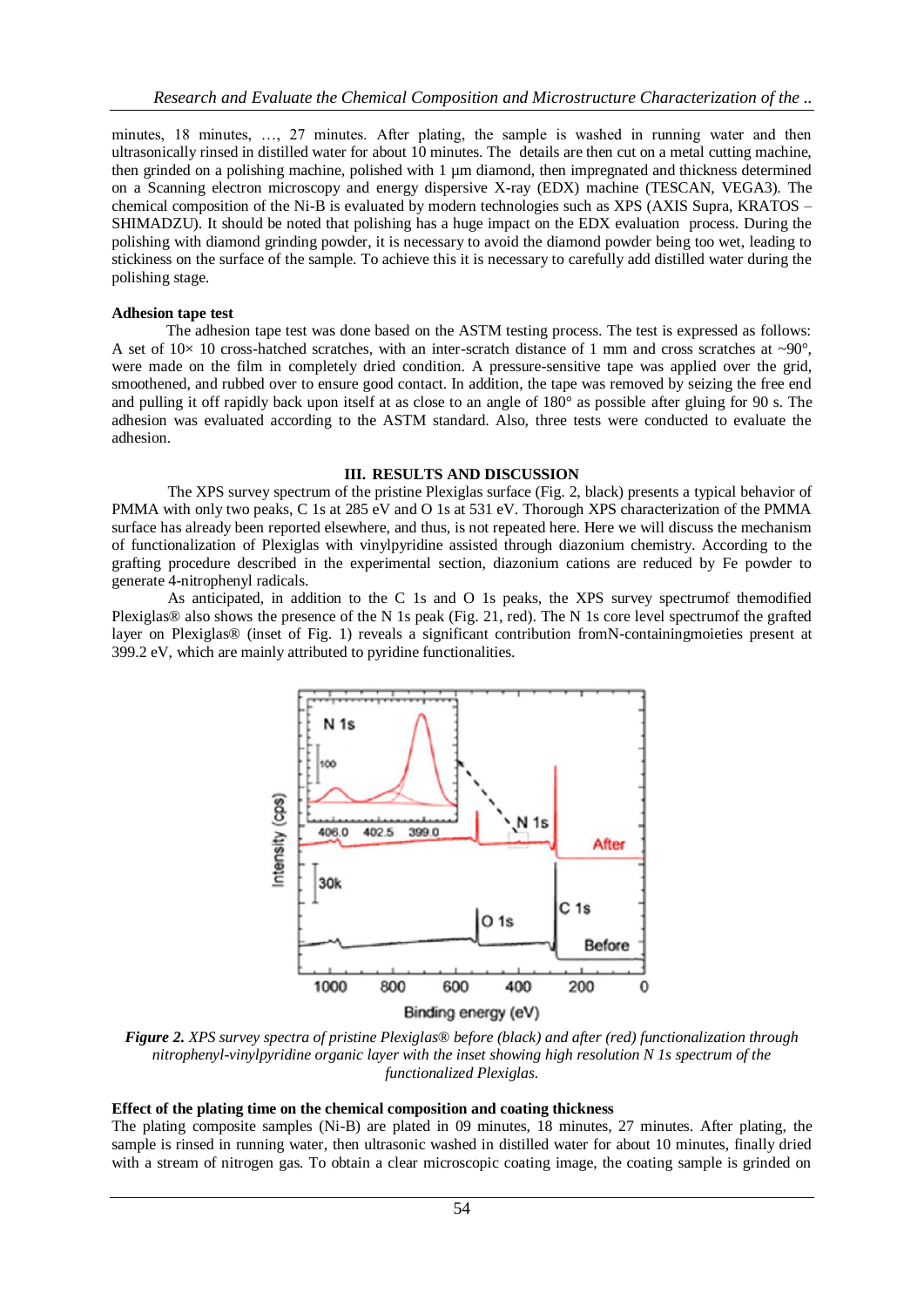800, 1000, and 1200 draft paper, polished on a Taiwan metal polishing machine with 1 µm diamond powder impregnated in 2% Nital solution for 1 minute.

*The coating samples within 9 minutes*

After 09 minutes of plating, the coating still adhesion well on the surface of the part, and the thickness of the coating reaches about 20-23,5  $\mu$ m (Fig. 3). The main chemical composition is Ni (62.6%), O (5.9%), C (21.6%), Al (2.3%), Fe (2.6%); this shows that the coating composition has the full range of desirable chemicals to enhance the coating properties.

We can see that the adhesion of the composite coating to the substrate is quite good (without gaps - fig. 3).



*Figure 3. SEM and EDX images of Ni-plated samples within 09 minutes*

## *The coating samples within 18 minutes*

After 18 minutes of plating, the coating thickness is about reaches about 69-70 µm (Fig. 4), adhesion of coating layer is quite good. The main chemical composition is Ni (68.6%- increased), O (5.9%), C (10.6%), Al (1,5%); EDX analysis results in Fig. 4 show the participation of  $Al_2O_3$  particles in the Ni coating very clearly. However, on the analytical chart, also appears element Fe is an impurity attached to the coating. This is a problem that needs to be overcome in the Ni-B composite plating process, removing Fe ions from the electrolyte solution altogether.



**Figure 4.** SEM and EDX images of Ni-plated samples within 18 minutes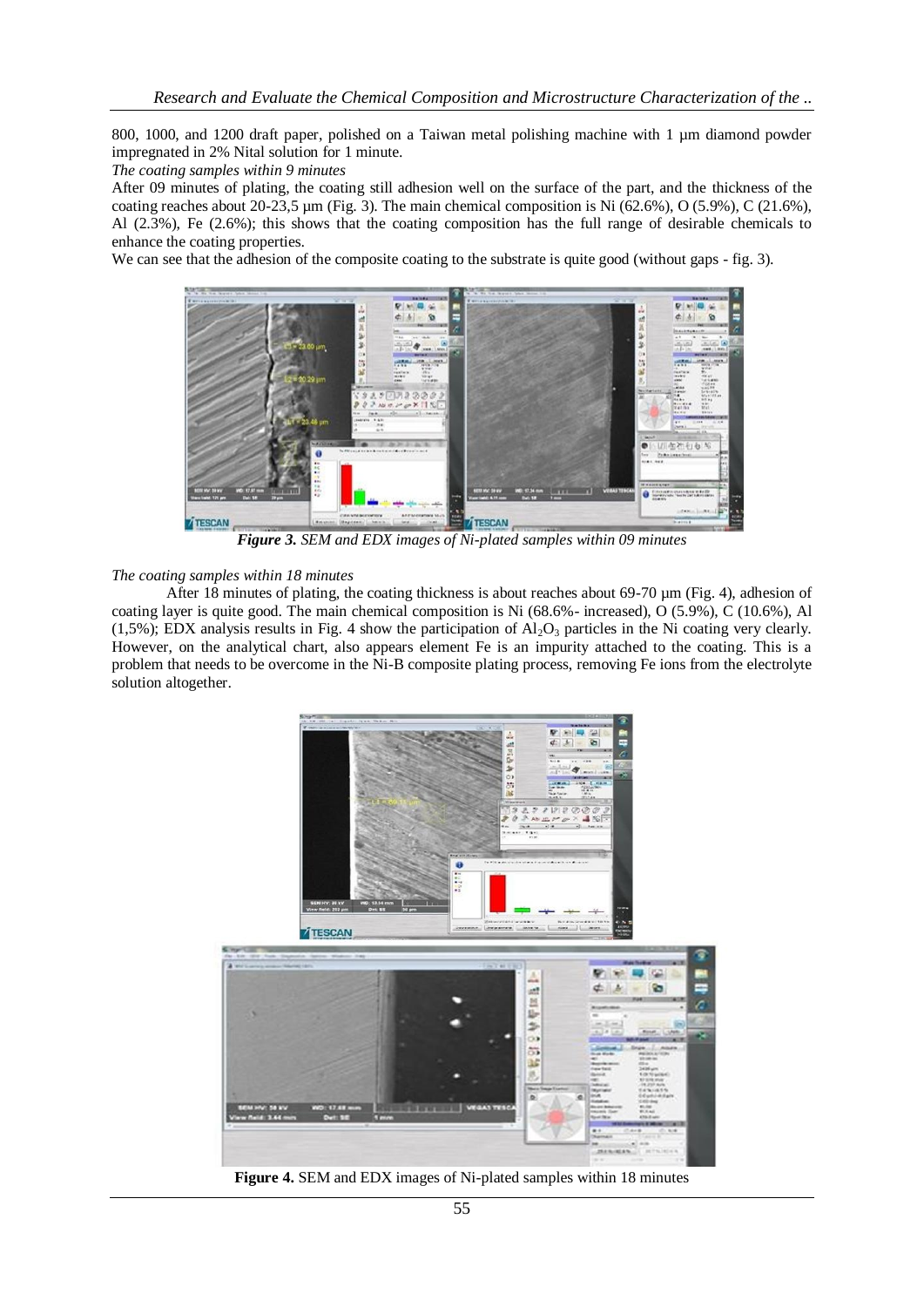# *The coating samples within 27 minutes*

After 27 minutes of plating, the coating thickness reaches about  $163-170$  um (fig. 5). Then, we can notice the separation of the coating from the substrate surface. The 75% increase in coating thickness in just a few minutes is explained by the fact that the coating surface becomes rough as it is completely covered with AL2O3. At this time, the neutral particles are deposited very quickly by deposition mechanism in arrays. This has negative consequences for the coating. This sudden increase in coating thickness will open up other research proposals after this topic. The main chemical composition is Ni (66.3%), O (8,2%), Al (5,4%-increased); However, at this time appears the stress concentration, the coating no longer has good adhesion on the substrate (fig. 5).



*Figure 5. SEM and EDX images of Ni-plated samples within 27 minutes*



**Figure 6.** Adhesion test

## *Effect of the plating time on the adhesion of Ni-Al2O<sup>3</sup> coating*

In this work, an adhesion test is used to evaluate the adhesion of Ni-Al2O3 coating. The adhesion test has been used effectively in several studies [11,12]. In this method, the adhesion of  $Ni-Al<sub>2</sub>O<sub>3</sub>$  coating on the Plexiglass® (PMMA) sheet is the essential factor. The adhesion of the coating is checked by a tape of ASTMD -US testing standards. Also, a diamond knife was used to cut several straight lines on the Ni-Al<sub>2</sub>O<sub>3</sub> -coated Plexiglass<sup>®</sup> sheet (Fig. 6). These lines are separated by 1 mm, creating one of the scratches grid made 10 x 10 (mm<sup>2</sup>). This test tape is applied to the cut Plexiglass<sup>®</sup> plastic sheet. According to the experiment, no squares are removed from the sheet after peeling off the adhesive tape. Clearly, according to the test on the Ni-Al<sub>2</sub>O<sub>3</sub> coating, the required adhesion on the Plexiglass® plate was satisfied.